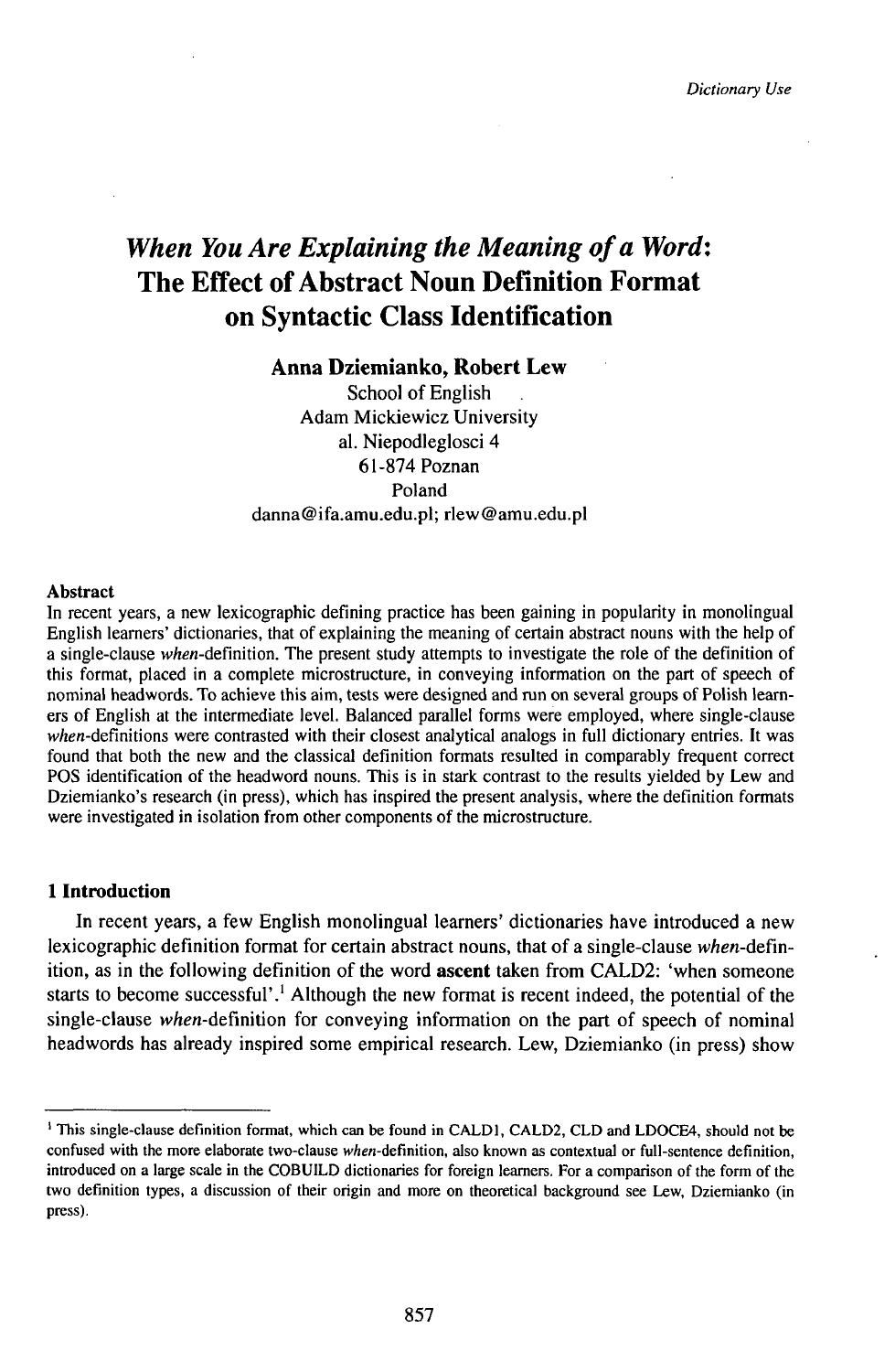#### A. *Dziemianko* - *R. Lew*

that the new type of definition, which cannot be substituted for the word being defined, proves much less useful as a source of part of speech information on nouns than the analytical definition, which is usually substitutable. This conclusion follows form an experimental study involving 129 upper-intermediate or advanced Polish students of English. Their ability to recognize the basic grammatical class of nominal headwords defined by single-clause when-definitions and analytical definitions was measured in two tasks, which consisted in supplying Polish equivalents of the English lemmata and composing English sentences with the use of the words defined. Thę results yielded by the two operationalizations were similar inasmuch as in both of them analytical definitions proved to be twice as useful as singleclause when-definitions.<sup>2</sup> Still, the design of the study does not take account of sources of grammatical information other than definitions, such as grammar codes or examples, which have been shown to play a role in the process of extracting syntactic information from the microstructure (Bogaards, Van der Kloot 2002; Dziemianko 2006). The present investigation tries to answer the question whether the disadvantage of the single-clause when-definition as a source of information on the grammatical class of nominal headword compared with the analytical definition is still practically important in entries with a richer microstructure. Moreover, it sets out to provide an answer with the help of subjects who are not university students of English, and thus may be assumed to be largely ignorant of English lexicographic traditions.<sup>3</sup>

## **2 The hypothesis**

The single-clause when-definition has not yet served extensively as a basis for empirical research, and the study by Lew and Dziemianko (in press) appears to be the only experimental one where the usefulness of the definition format for conveying part of speech information was analyzed and juxtaposed with the usefulness of analytical definitions in this regard. Still, in the absence of any complete microstructure in that study, the null hypothesis of no statistically significant difference in the usefulness for conveying part of speech information between the single-clause *when*-definition and the analytical definition, when placed in an entry, is adopted below.

#### **3 Design and materials**

In order to investigate the effect of definition format (analytical versus single-clause when-definitions) on the recognition of the part of speech of headwords, test sheets were prepared, each containing a list of twenty headwords with their definitions. Half of these were target items: carefully selected nonce words posing as nouns. The remaining ten items, actual low frequency adjectives and verbs with their definitions, were included to make the target items less salient as well as to conceal the fact that they were nonce words. The order of the

<sup>2</sup> Details are given in Section 6. below.

<sup>&</sup>lt;sup>3</sup> Students' of English familiarity with this lexicographic tradition could have influenced the results obtained in the previous study (Lew, Dziemianko, in press).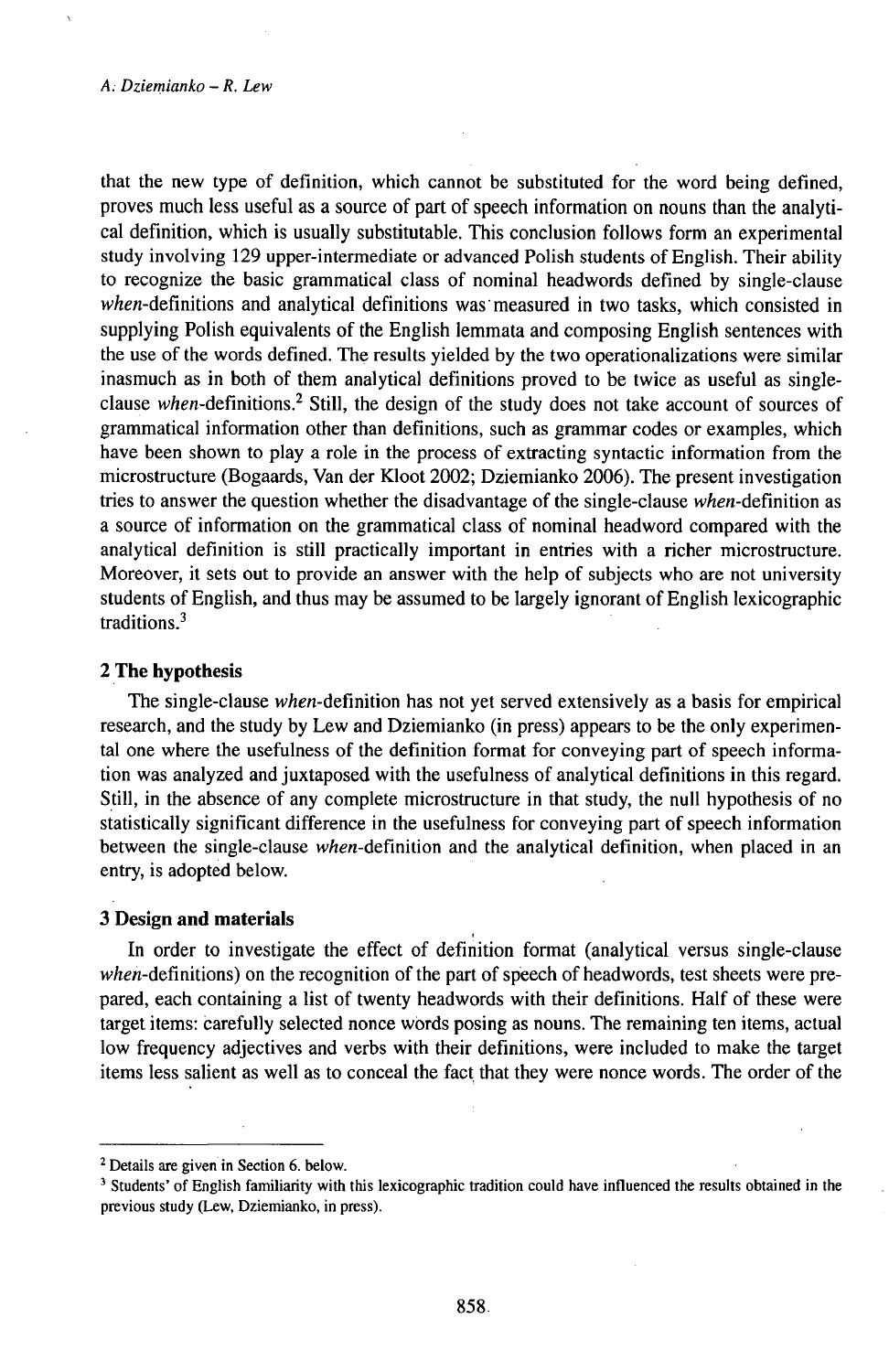target items as well as their position relative to the distractors was randomized. Five target items were accompanied by when-definitions, the other five by analytical definitions. Two versions of the test sheet were prepared, differing in the assignment of definition format to specific target items, so that each subject was exposed to both when-definitions and analytical definitions, and each target item was presented with both definition formats in equal measure, producing a counter-balanced design.

The use of nonce words for target headwords was to ensure that subjects did not have any knowledge of the items that could help them to derive the POS information. Care was taken to select constructions morphologically neutral with respect to the word-formation patterns typical of a specific syntactic class, so as not to provide our subjects with any undesirable hints in this regard.

Definitions of all test items were based on those given in the most popular English learners' dictionaries (CALD1, CALD2, CLD, LDOCE4, MEDAL, OALDCE6, OALDCE7), modified in order to make the paired when-definitions and NP-definitions maximally parallel except for the tested criterial feature. The target items and definitions were the same as in Lew, Dziemianko (in press). Unlike in our previous study, however, part-of-speech labels, other functional labels, mainly syntactic codes, example sentences and, where applicable, usage labels were supplied, and the task was different.

# **4 Subjects**

All data were collected in April and May 2005 from 238 native speakers of Polish receiving EFL instruction in 23 different learner groups from various schools around Poland, most being at the intermediate level of proficiency in English.

# **5 Procedure**

The subjects were asked to complete a single multiple-choice task using the entries provided. For each entry, a choice of three Polish equivalents were given, all related in that they represented three different parts of speech, i.e., adjectives, nouns and verbs, in this order, all derived from the same root. 45 minutes were allowed for the completion of the test. All responses were entered into a relational database and fed into a statistics package for further processing.

## **6 Results**

Overall, as well as detailed per-item syntactic class identification accuracy rates for all target items are presented in Tablel.

| item<br><b>definition</b> |  |  | 10 | -13- | 14 | 16 | 19                                                                                    | Total |
|---------------------------|--|--|----|------|----|----|---------------------------------------------------------------------------------------|-------|
| lanalytical               |  |  |    |      |    |    | 82.5%   85.6%   88.3%   88.1%   85.0%   83.3%   86.4%   88.1%   83.3%   90.7%   86.1% |       |
| Maen                      |  |  |    |      |    |    | 84.7%   83.3%   88.1%   85.8%   85.6%   86.4%   83.3%   86.7%   83.1%   86.7%   85.4% |       |
| <b>Overall</b>            |  |  |    |      |    |    | 83.6%   84.5%   88.2%   87.0%   85.3%   84.9%   84.9%   87.4%   83.2%   88.7%   85.8% |       |

**Table** 1. Syntactic class identification accuracy rates for all target noun items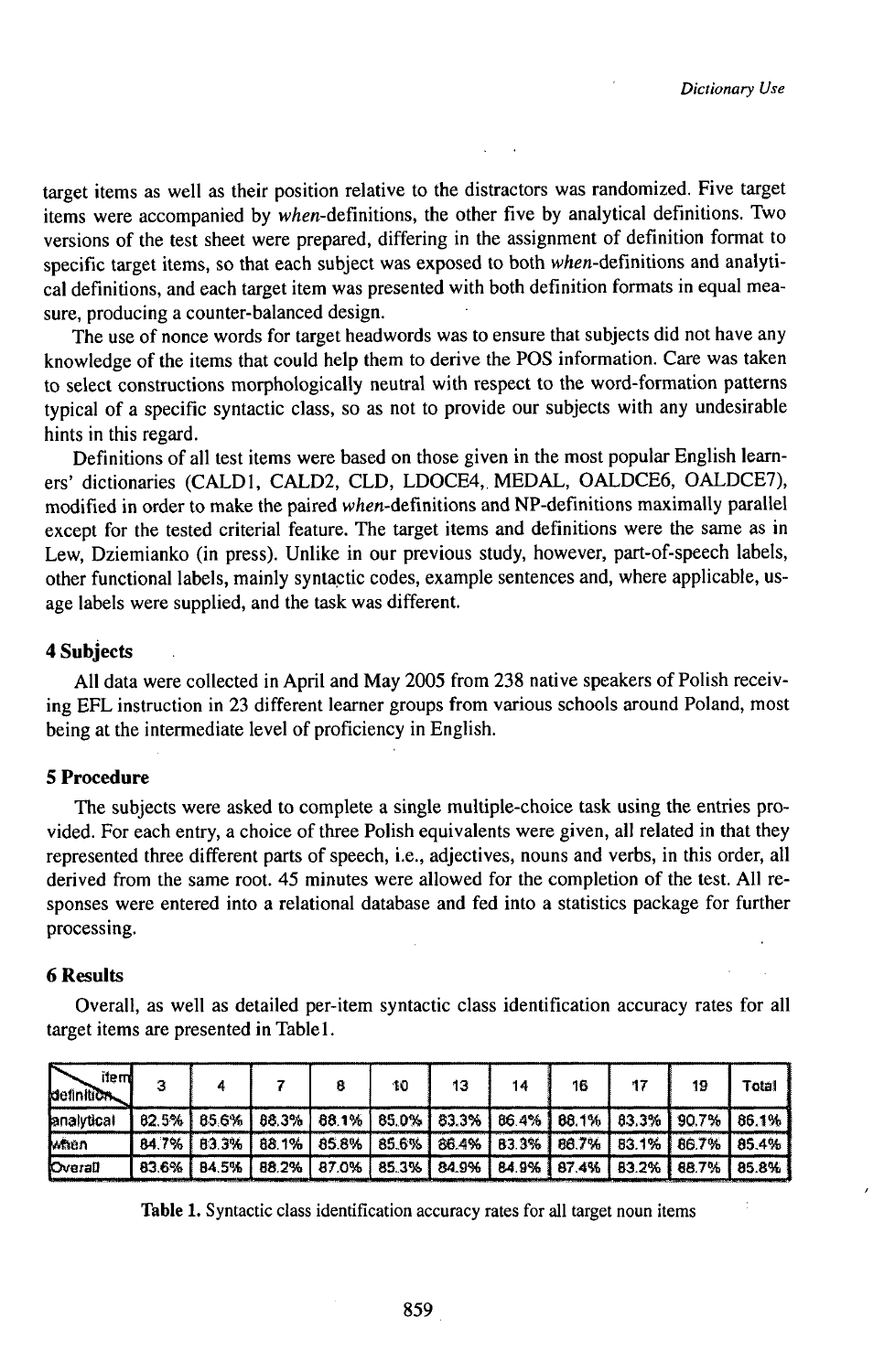The overall figures show that exposure to analytical definitions resulted in correct syntactic class identification across all our target items in  $86.1\%$  of cases, while the corresponding accuracy rate for single-clause when-definitions stands at 85.4%. This effect of definition type turned out to be nonsignificant (one-way ANOVA,  $F(1,236)=0.73$ , p=ns). But, in fact, the difference in syntactic class identification accuracy rates in our sample between the two definition formats is so small (less than 1%) that it would be of no practical significance, even if statistically significant. This stands in stark contrast with the results of our original study (Lew, Dziemianko in press), where the accuracy rate for analytical definitions was much higher compared to single-clause when-definitions  $(66.7\%$  versus 33.2%, respectively, for the supply-equivalent task; and 53,6% versus 26,6%, respectively, for the compose-sentence task).

As can be seen from the above figures, overall accuracy rates were also distinctly higher than in our original study, even though the proficiency level of the subjects was lower in the present study. This may be due to the more syntax-focused tasks and/or the richer microstructure in the present study.

Table <sup>1</sup> above reveals a remarkable degree of consistency in accuracy rates across items, all of them fitting within the  $83\%$ -89% range. Again, this is very much unlike in our original study, where accuracy rates ranged from 23% to 96% across items.

### **7 Discussion and conclusions**

The results of this first follow-up study to Lew, Dziemianko (in press) throw new light on the issue of the role of single-clause when-definitions in conveying syntactic class information. Unlike in our first study, no significant differences were found between subjects' performance with, on the one hand, entries with analytical definitions, and, on the other, those with single-clause when-definitions. We must now look at the differences between the two studies in order to offer our best interpretation as to the reasons why the two studies have produced such radically contrasting results.

Firstly, in our follow-up study we have included a richer microstructure, the crucial difference lying in the inclusion of syntactic class labels *(verb, noun, adj.).* By doing so, we have provided a rather explicit indication of syntactic class in the entry microstructure for those dictionary users who are able to identify and use it appropriately.

Secondly, the task employed in the present study is radically different: we have now asked the subjects to select between three Polish equivalents, all derivatives from the same root differing only in their syntactic class. Thus, semantic information is now given to the subjects (except that part thereof which regularly correlates with syntactic class membership). Furthermore, subjects no longer have to engage their mental lexicon in a search for Polish equivalents, nor do they have to compose any sentences or other construction. All in all, they can focus on syntactic class membership alone.

Thus, some experimental conditions in the present study are more naturalistic (a fuller microstructure), and others are less naturalistic (a rather artificial task focused on syntactic class identification), than the experimental conditions in Lew, Dziemianko (in press). Overall, the modifications to the design of our original study all conspire to facilitate the extraction of correct syntactic class information. In fact, there is yet another element that facilitates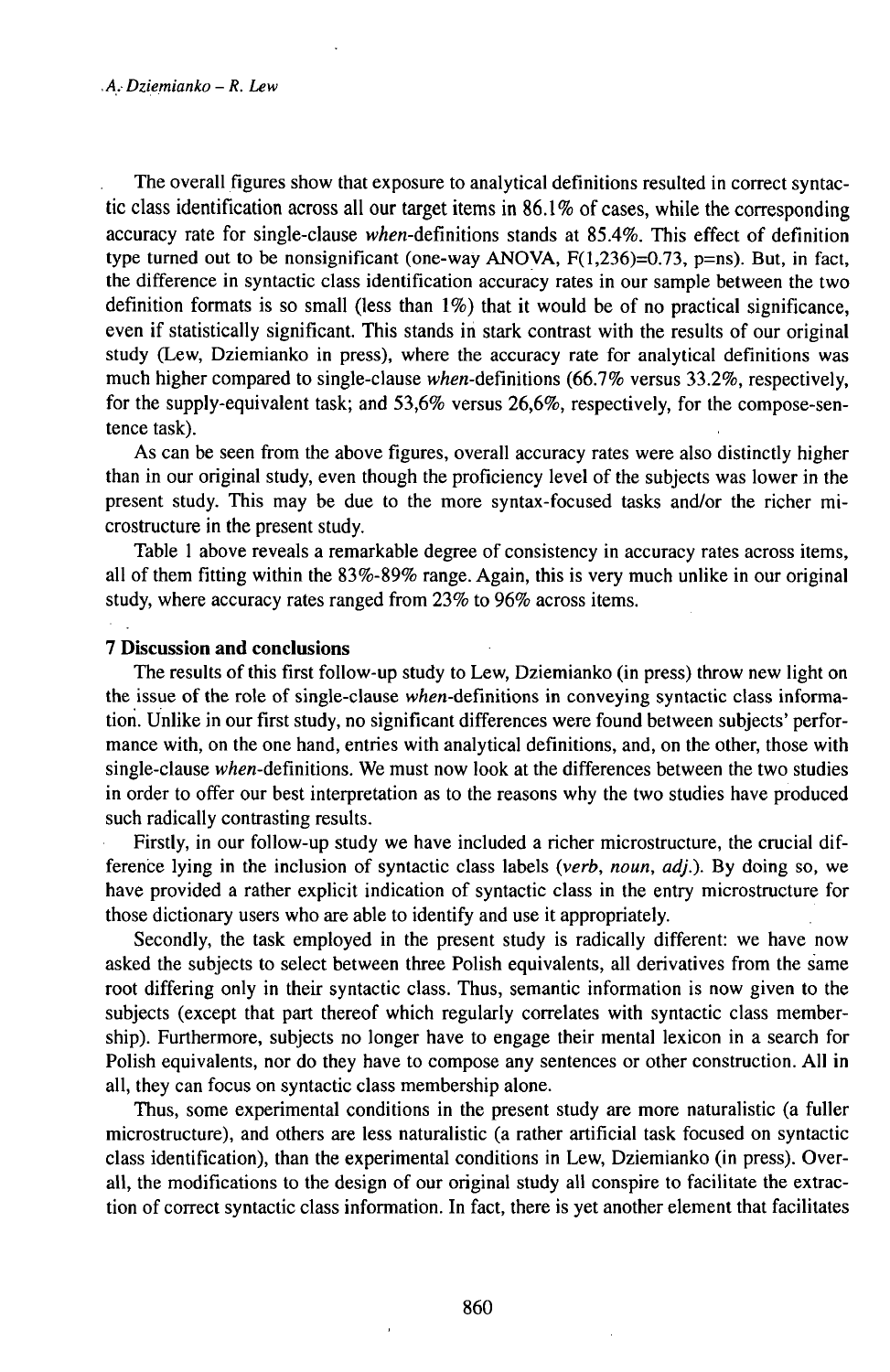syntactic class extraction: we have not included any phonetic transcription in our microstructure, thus placing the syntactic class label in a salient position immediately following the lemma sign.

In our original study we emphasized the need

to test how a (more) complete microstructure influences the role of definition type in part of speech recognition, and in particular – whether single-clause when-definitions are then still much less helpful to dictionary users than analytical ones, or whether users can somehow sense the problem and compensate for it by referring to other elements of the article microstructure for guidance on syntactic class. (Lew, Dziemianko in press: no page)

Our present study gives a tentative answer to the question we posed then: our dictionary users have indeed been able to compensate for the syntactic inadequacy of single-clause  $when$ -definitions by referring to other elements of the microstructure, but under conditions strongly conducive to such compensation, rather more strongly than is the case in typical situations of dictionary consultation. There is a suspicion that our subjects approached the task not so much in terms of normal dictionary consultation, but rather as a kind of metalexicographic task somewhat along the lines *ofLet's see ifyou know where syntactic class information is located in a dictionary entry.* What compels us to take such a possibility seriously is the finding that syntactic class labels were by far the most frequently consulted elements of the microstructure, much more so than definitions or examples.<sup>4</sup> This pattern of consultation appears to diverge from that found in previous studies of dictionary consultation for syntactic information, notably Dziemianko (2006), where syntactic codes were found to be the least consulted of all by intermediate learners, although, admittedly, not advanced and proficient ones, who preferred codes to definitions.<sup>5</sup>

Our present results may be seen as mildly encouraging to lexicographers since they suggest that Polish intermediate students of English, who could not have been very familiar with the English lexicographic tradition, apparently possess fairly satisfactory reference skills (of the type relevant in the present context, at least), as they can extract syntactic class information from entries with high accuracy. In doing so, they are able to fully compensate for the syntactic-information vacuity (demonstrated in our original study) of the new singleclause when-definitions. We would still like to know, though, if such compensation would remain to be effective under less syntax-focused task conditions, and when the salience of the syntactic class label were reduced by separating it from the lemma sign with the phonetic transcription in its customary location. Another follow-up study is needed to fully clarify this issue.

<sup>&</sup>lt;sup>4</sup> As indicated by preliminary analysis of this aspect at the time of writing up the final version for this volume; we hope to be able to present more complete results at the Congress.

<sup>&</sup>lt;sup>5</sup> It should be remembered that part of speech labels are very different from syntactic codes, which convey much more information on the syntactic patterning of headwords. Hence the tentativeness of the parallel. Nonetheless, the fact that explicit functional labels meet with such different appreciation is no doubt worth pointing out.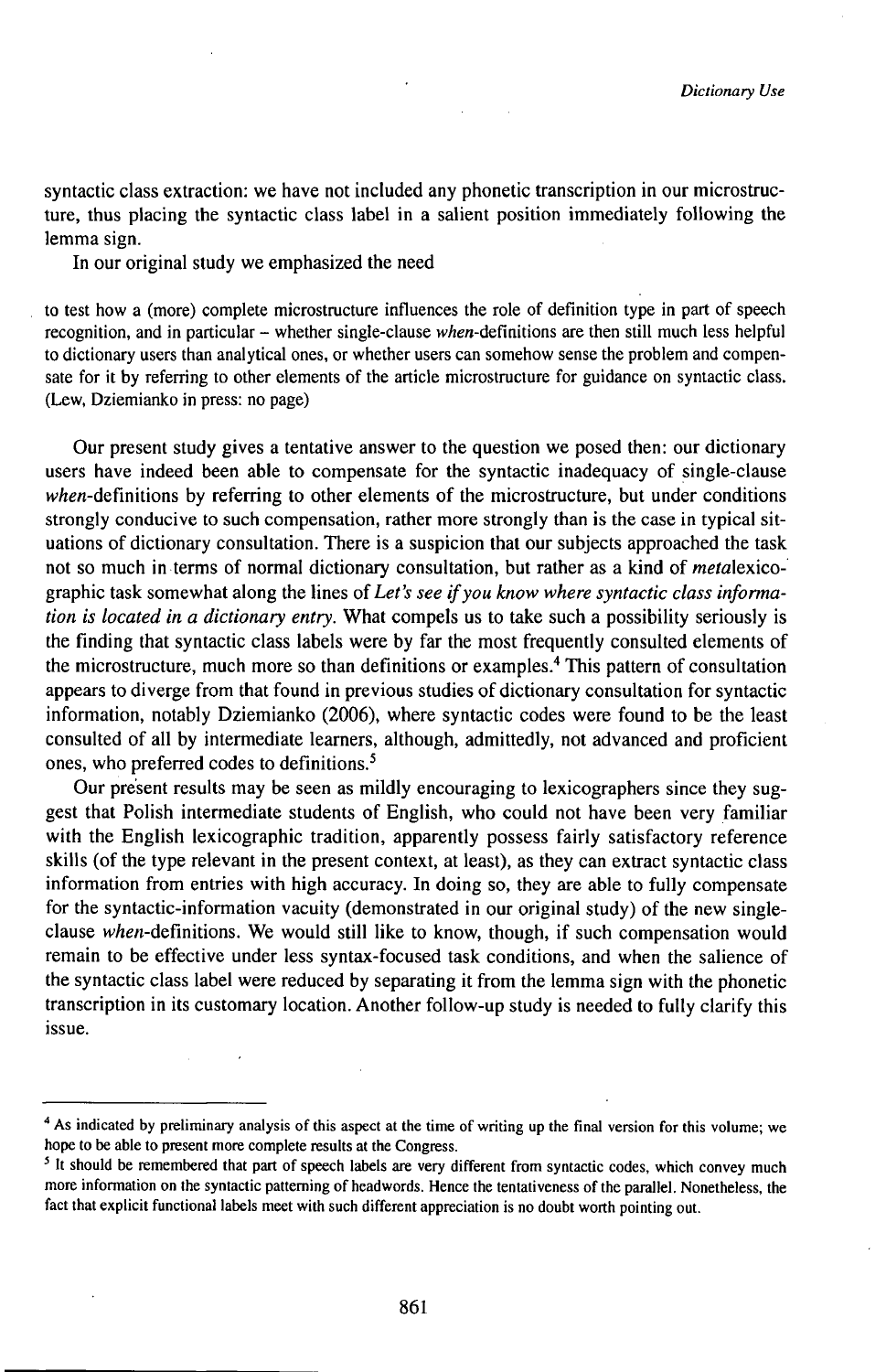## **References**

#### **A. Dictionaries**

- Gillard,P. (ed.) (2003), *Cambridge Advanced Learners'Dictionary.* (1st edition.) Cambridge, Cambridge University Press. *(CALD1)* ^
- Walter, E. (ed.) (2005), *Cambridge Advanced Learners' Dictionary*. (2nd edition.) Cambridge, Cambridge University Press. *{CALD2)*
- Gillard, P. (ed.) (2004), *Cambridge Learner's Dictionary.* Cambridge, Cambridge University Press. *{CLD2)*
- Summers, D. (ed.) (2003), *Longman Dictionary ofContemporary English,* (4th edition.) Harlow, Longman. *{LD0CE4)*
- Rundell, M. (ed.) (2002), *Macmillan English DictionaryforAdvanced Learners.* Oxford, Macmillan Education. *(MEDAL)*
- Wehmeier, S. (ed.) (2000), *Oxford Advanced Learner's Dictionary of Current English.* (6th edition.) Oxford, Oxford University Press. *(0ALDCE6)*
- Wehmeier, S. (ed.) (2005), *Oxford Advanced Learner's Dictionary of Current English.* (7th edition.) Oxford, Oxford University Press. *{OALDCE7)*

#### **B. Other literature**

- Bogaards, P., Van der Kloot, W. A. (2002), 'Verb Constructions in Learners' Dictionaries', in Braasch, A. and Povlsen, C. (eds.), *Proceedings ofthe Tenth Euralex International Congress, Euralex 2002, Copenhagen, Denmark, August 12-17, 2002, Vol.2,* 747-757. Copenhagen: Center for Sprogteknologi, Copenhagen University.
- Dziemianko, A. (2006), *User-Friendliness of Verb Syntax in Pedagogical Dictionaries of English. Lexicographica Series Maior 130.* Tübingen, Niemeyer.
- Lew, R., Dziemianko, A. (in press), 'A New Type of Folk-Inspired Definition in English Monolingual Learners' Dictionaries and Its Usefulness for Conveying Syntactic Information.' *International Journal of Lexicography* 19.3.

#### **Appendix**

*Initial fragments of the two versions of test sheets with the instruction and its English transhition*

## **Version 1**

Instrukcja: Poniżej znajdziesz 20 słów angielskich. Są to słowa trudne, w większości nie będą Ci znane, ale dla<br>każdego z nich podano po znaku " k" hasko słownikowe. Na podstawie informacji w haste dla każdego ze słów Kazdego z nich podano po znaku " ) " nasto słownikowe. Na podstawie intomacji w naste dla kazdego ze stów<br>imgielskich wyblera jeden z trzech odpowiedników polskich podanych pod hastem, a, b, lub c, który. Twoim zdaniem,<br>m ňďpůwiadži.

|   | forlorn > adj. (literary) seeming lonely and unhappy: She looked a forforn figure standing                 |  |  |  |  |  |  |
|---|------------------------------------------------------------------------------------------------------------|--|--|--|--|--|--|
|   | at the bus stop.                                                                                           |  |  |  |  |  |  |
|   | b. 2alošč – c. 2alować<br>a. zalosny                                                                       |  |  |  |  |  |  |
| 2 | emblazon $\rightarrow$ verb [T] [usually passive] to print or decorate something in a very noticeable way: |  |  |  |  |  |  |
|   | The sponsor's name is emblazoned on the players' shirts.                                                   |  |  |  |  |  |  |
|   | b. ozdoba<br>e, ozdabiać<br>a. ozdobny                                                                     |  |  |  |  |  |  |
|   | stinch $\ast$ noun [U, C] a formal decision to no longer believe in something, live in a particular way    |  |  |  |  |  |  |
|   | etc: The talks were dependent on a stinch of terrorism.                                                    |  |  |  |  |  |  |
|   | b. porzucenie c. porzucić<br>a. IKKZMOOBY                                                                  |  |  |  |  |  |  |
|   | quasant roun [U] when you cannot make a decision: There were weeks of quasant                              |  |  |  |  |  |  |
|   | about who would go and when.                                                                               |  |  |  |  |  |  |
|   | a, wahający się b, wahanie się<br>– o , wahoć sie                                                          |  |  |  |  |  |  |